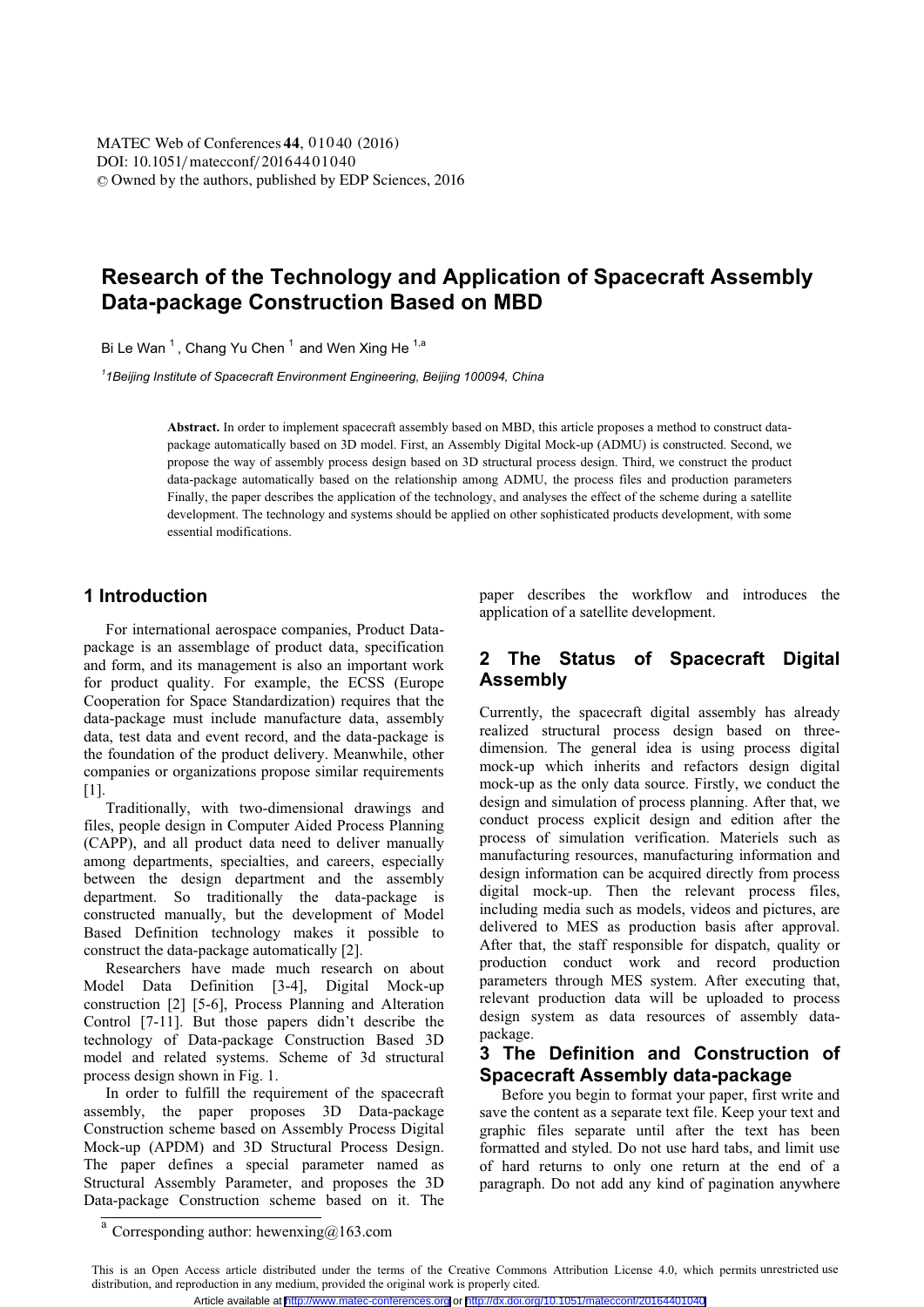in the paper. Do not number text heads-the template will do that for you.

Finally, complete content and organizational editing before formatting. Please take note of the following items when proofreading spelling and grammar.

#### **3.1 The definition of spacecraft assembly datapackage**

According to 'The quality and reliability data package space product and its application' and 'Research on the basic theory of product data-packages and product maturity', China's space industry defines data package as the product quality and reliability data-packages. It was born from the process of whole satellites and parts in the aerospace products from the design to the delivery, and it mainly record the product quality and reliability of the relevant documents and process information. The space product data packages are reflected in the whole process of the design, manufacture, testing and delivery of the product data and integrated into results of quantitative control of all technical activities. At the same time, product data-package is the object record of product realization process and the realization result.

In summary, spacecraft assembly data-package type faces to spacecraft system design, assembly and test, test and launchment and assembly of the entire process, including the overall design data, process design data, production data, test data and objective record data.

#### **of spacecraft assembly 3.2 Constituent elements data-package**

With the development of 3D, the 3D data-packages of spacecraft can be divided into design data, process design data, production data, test data and objective data. The design data generally includes three-dimensional design data (such as three-dimensional model, structured data), technical documents, etc., as well as the relevant alteration of design data, technical notice and technical problem bills. Process design data including process planning (including formal process files and temporary process files), the implementation of change records, simulation video, workflow, process route, drawings and process alternation etc. Production data including production status data, executed production parameters, material data and the person who implemented. The inspection data includes the actual measurement parameters, the executor and the re-inspection information. The objective record data mainly includes the data of the objective state of the product, such as photos, video and so on.

All kinds of data in the three-dimensional assembly data exist in the form of electronic data, or a small amount of paper data (such as product transfer, review records, etc.). But comparing with the traditional assembly data-packages, the electronic data of threedimensional assembly data-packages has the character of bidirectional correlation, such as the relation among counting machine and process digital mock-up, process digital mock-up and process rules, process rules and production data, production data and the implementation process, which makes the application of threedimensional assembly data-packages convenient and proficient.

## **4 The Construction Scheme of Threedimensional Assembly Data-packages**

On the basis of constructing the digital mock-up and the 3D structural process design, the basic frame of the Built BOM is using Process BOM constructing the frame of Built BOM (known as three-dimensional assembly data-package). After that, it gradually builds a Built BOM with the implement. Then the Executed Process File BOM is constructed by combining the Process File BOM with the production data, and we can build a complete Built BOM through the real process tree and the bidirectional association of Process BOM. The general plan is shown as below. Assembly data-package construction shown in Fig. 1.

#### **4.1 Definition of assembly structural parameter (ASP)**

In the process of constructing 3D assembly datapackage, the ASP is key to achieve this object. According to figure 1 and figure 2, the ASP is defined in the process file, which include three elements, the type of keywords, the main object product or related product, technical requirement and executed parameters.

Type keywords is the basis to determine the execution record type, including "install, remove and record", such as "XX product has been installed in place", "XX product has been removed" and "the insulation resistance of XX product is --". The type of installation and remove are critical to generate Built BOM, while the record type is the supplement of these two types. The keyword is determined when the system uses the definition of a record template.

Main object or relational object is the keyword to judge the ASP, and make it associated with the Process BOM, which determines the state or parameter of Built BOM. The keywords are determined by the process designer during process design.

Technical requirements are keywords of process requirements, and it is used to determine the type of production parameters. The keywords are determined by the process designer in the process design.

The production parameters are used to record the total actual production data, which are filled by inspectors, and automatically feedback to Built BOM after finishing the corresponding completion.

#### **4.2 Assembly data-packages construction process based on ASP**

The workflow as shown: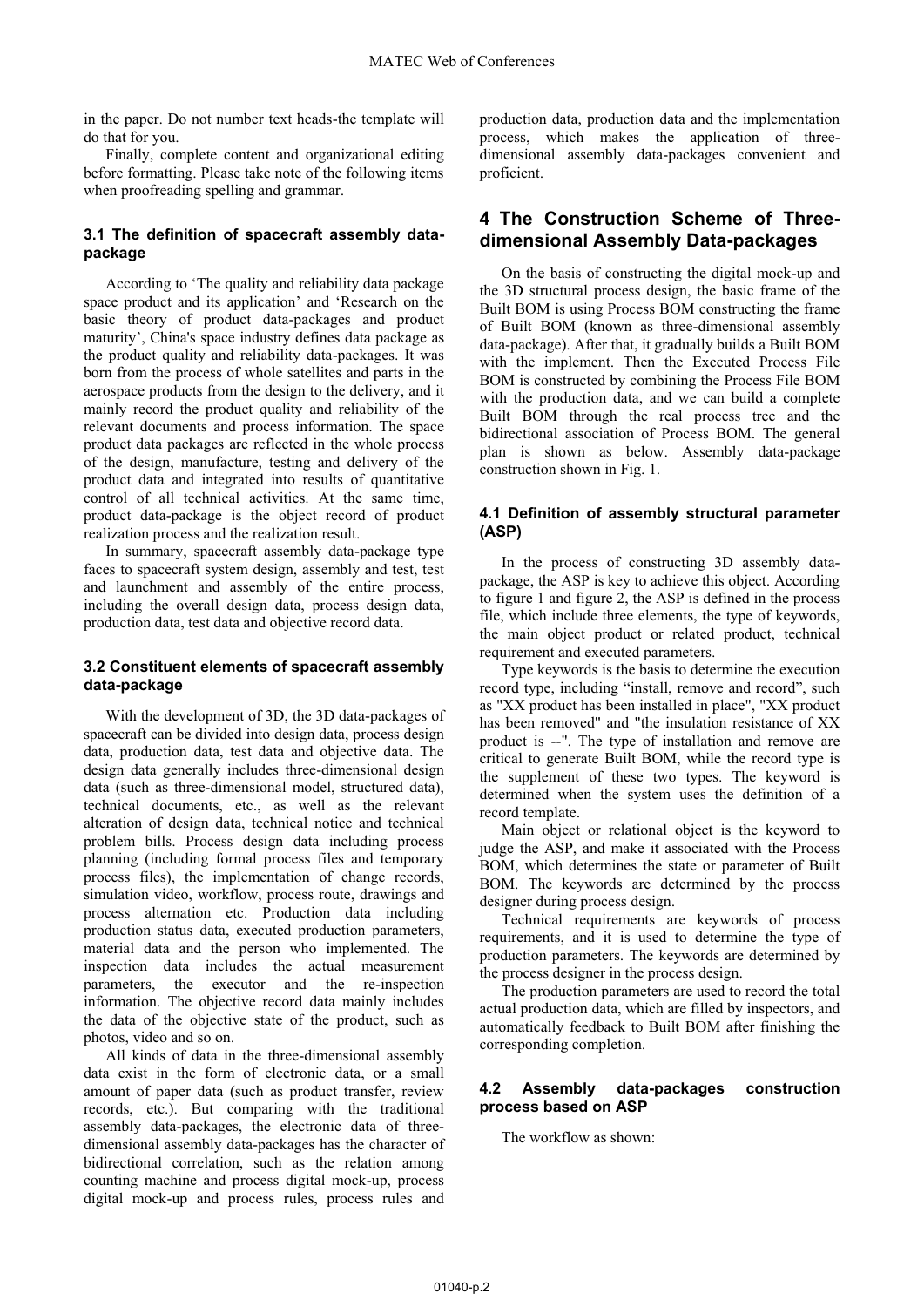

• Operation or inspection personnel in the MES check the three-dimensional process files and implement the assembly operation based on the process requirements. After that, they sign in the execution record of the threedimensional process files and the implementation of the process in the MES system.

• Pending the completion of the process or procedure (i.e. completed deployment), MES will return process or step file that contain production data and ASP to the threedimensional assembly data package system. In addition, photos and other objective data are returned by the inspection personnel through the MES tools after associating the photograph with process.

• Analysis the returned ASP (record of implementation of execution) and determine its type. Specifically, it is

#### **4.3 The Frame of 3D Assembly Data-packages System**

3D assembly data-packages system contains Interface layer, Data flow, and Application layer, and the overall framework is shown in the following figure. The acquisition of the data is collected through the integration of MES and Webservice interface, and production data analysis is achieved by collecting the XML file returned through integration of the interface. Framework of 3D assembly data-package system shown in Fig. 2.



Fig.2 Framework of 3D Assembly Data-package System

judged whether it belongs to the installation, removal or record.

• If it belongs to installation, first constructs Executed Process File BOM according to Process File BOM and analyzes main object of ASp. After that, connect the corresponding product to Built BOM. Besides, connects ASP with its parameters, and connects objective record data connected with implementation process files, such as photos, with Built BOM.

• If it belongs to demolition, removes corresponding product from Built BOM after generating the main BOM and analyzes main object. Then connects ASP.

• If it belongs to record, record ASP and its parameters to the corresponding product of Built BOM after generating the main tree and analyzes main object.

# **5 Application**

**Interface Data Flow Application**

In the process of 3D assembly, automatic creation of 3D assembly data is realized on a certain type of product based on the construction of the digital prototype and the completion of the three-dimensional structure of the process design:

• Complete the association of design digital prototype, process digital prototype, process documents and production implementation of the relationship, and realize the traceable query of association, as shown in the following figure